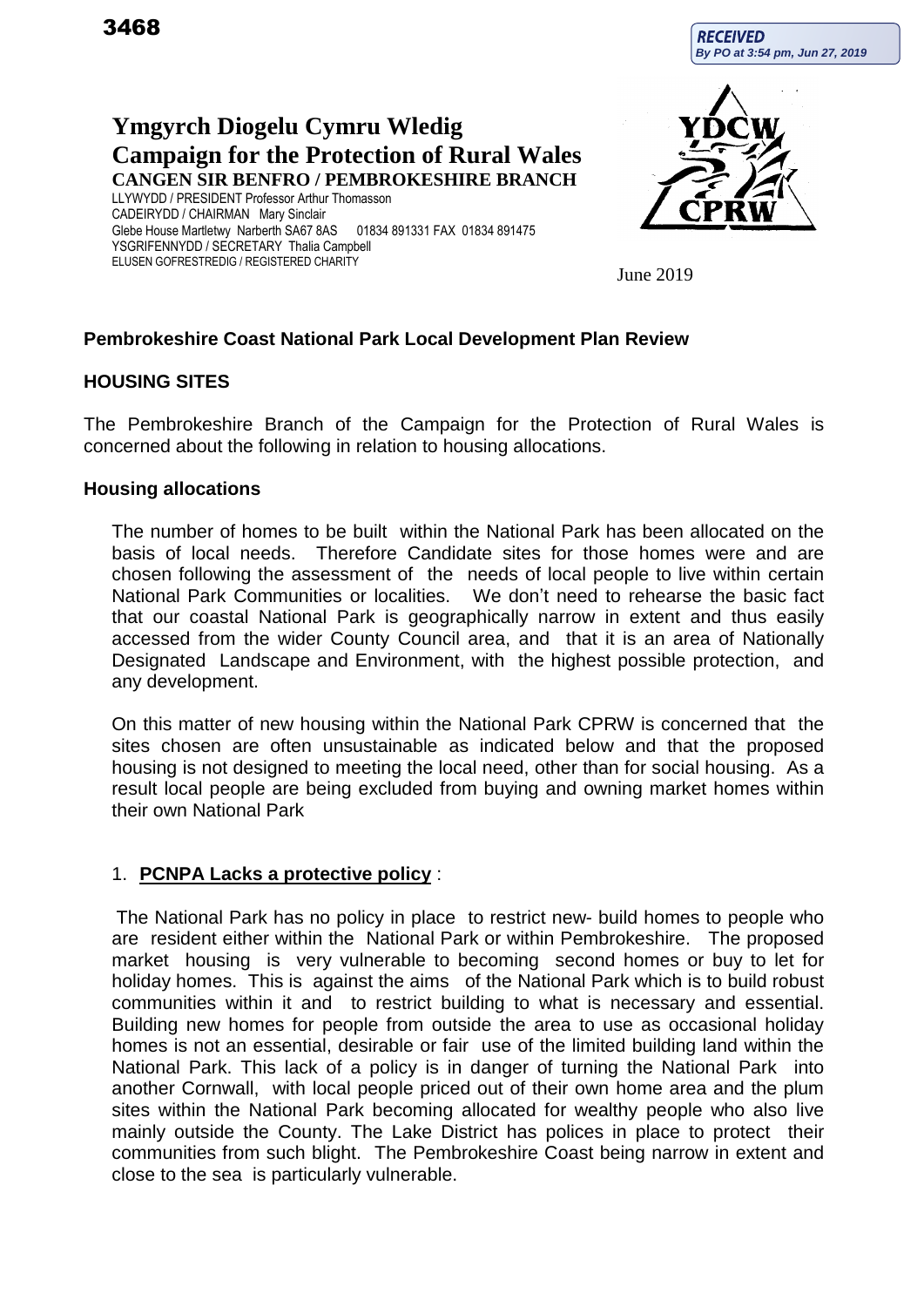When we consider what has already been consented and in process in the National Park following allocation of sites during the original LDP process, we find the following to be very disturbing:

## **2 Market homes being built and proposed that are unaffordable for local would be buyers.** .

The market homes (new homes available for sale to local people) being built for on an already allocated site such as at Jameston near Manorbier, and those proposed for Brynhir Fields in Tenby, are too expensive for local purchasers. This view was expressed by the County Councillor for the Jameston area at the determination meeting, when the Jameston scheme was given consent.. We acknowledge the level of social housing in the proposals but we also need market housing at a price level suitable for local people. The LDP housing allocation is therefore currently only enabling local people to access new social homes in the National Park and not new market homes, which we are fearful will mainly become second homes, or buy to holiday let. The allocation of new homes was supposed to be for local needs. This is not being met. The problem of supplying market homes for local people remains.. This is not sustainable or fair or inclusive.

# 3 **The LDP Plan is socially dividing communities**:

The National Park has a duty of Social Inclusion, and has to operate within the The Well Being of Future Generations Act, and yet in both the Jameston and Brynhir Fields sites, social homes are separated from the more expensive market homes, rather than being dispersed amongst them. This is ghettoing of the poor, while isolating the wealthy from their poorer neighbours. The National Park needs a stronger policy on Social Inclusion to prevent such social segregation, while catering for the whole spectrum of housing needs. .

### 4 **The LDP Plan is destroying the Best and Most Versatile Agricultural Land,. which should be protected by allocating building sites within it, on Grades 3a and lower**

In both Brynhir Fields , Tenby and in Jameston the allocated sites are on the Best and Most Valuable (BMV) agricultural land – Grade 3a in the Agricultural Land Classification, which should have ruled them out. This land is needed to produce food for this generation let alone future ones. Once built upon this land cannot return to grade 3a. even if the buildings are demolished in the future, its value as land able to be brought into food production quickly and easily is lost.

Yours sincerely Mary Sinclair Chairman of the Pembrokeshire Branch of CPRW

I attach below a press release by put out by the Pembrokeshire Branch of CPRW .